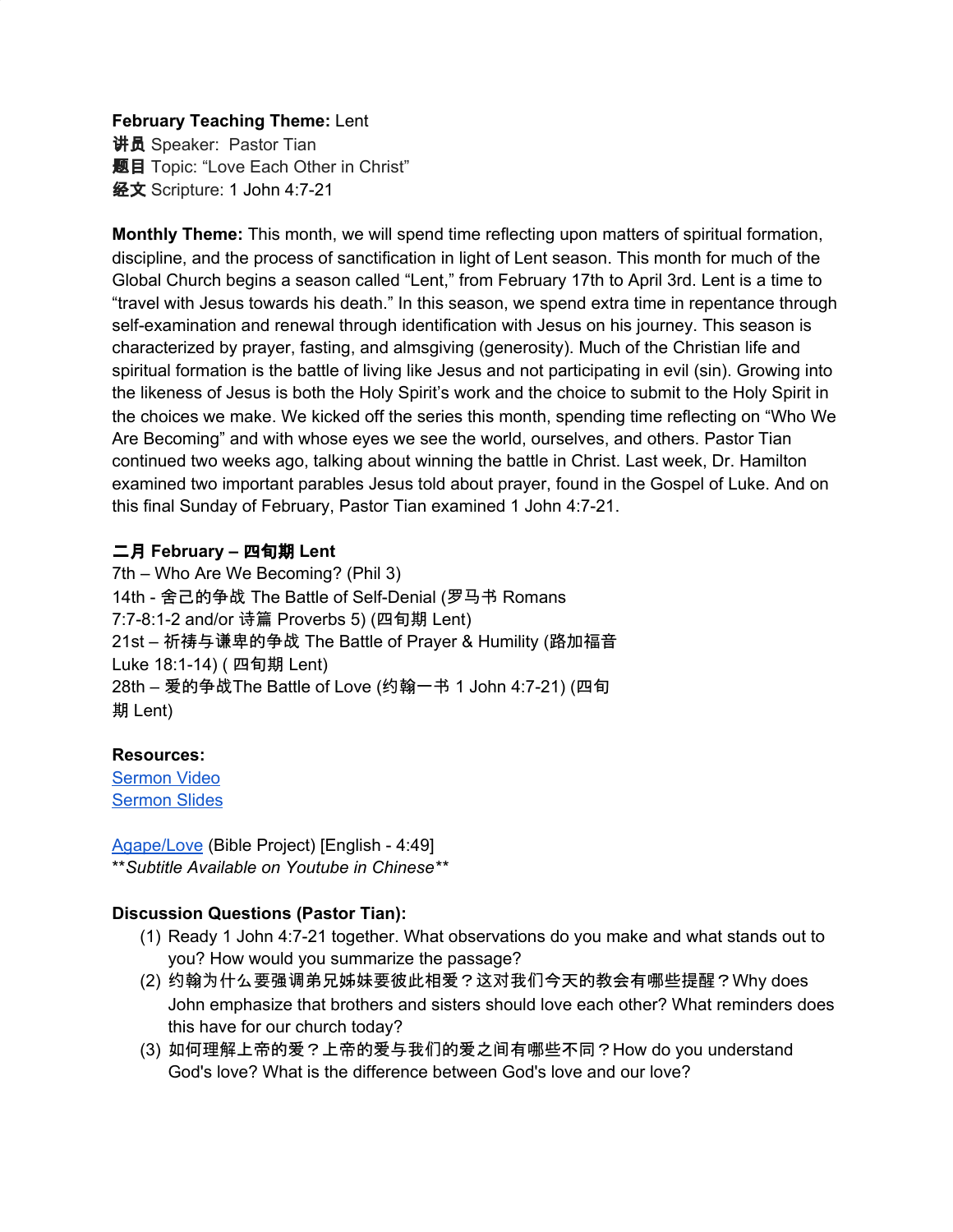- (4) 什么是你生命中的"最爱"?你愿不愿将他/它们献给上帝?Who is the "favorite" in your life? Are you willing to dedicate him/them to God? (In other words, what is the most important thing in your life? Would you offer them to God? I.e. wealth, career, status, dreams for children, etc.)
- (5) 生活中你是否有被伤害或伤害他人的经历?结果怎样(你是否真实的饶恕他人或经历被饶 恕) ?Do you have any experience of being hurt or hurting others in your life? What is the result (do you truly forgive others or experience being forgiven)?

## **Important Notes (Pastor Will):**

*Agape Love* (what John is talking about) *is a choice that you make to seek the well-being of people other than yourself.*

This is not always easy (or even often!). But *it is exactly in this type of choice of love that we will experience life!* **Here's why**: Agape love - the kind that extends to even those who reject us, the kind of love that puts another person's good above our own - that's the kind of love God has within himself ("God is love") and for us.

*Theology Lesson:* God has always existed as a community of perfect self-giving love, which is what we call the *Trinity* (Father, Son, and Holy Spirit). By God's very essence, God is always focused on loving the other (a love so perfect that God is 3-in-1!). This is the type of love the Bible tells us compelled God to create. This is the type of love that compelled Jesus to willingly give up his life for the good of all humanity. God wants to invite us into this perfect loving relationship of Father, Son, Holy Spirit - making a way for us to be in a relationship with Him. (Dr. Carissa Quinn)

Notes on 1 John 4:7-21:

- Verse 7 **"...for love comes from God."** (source)
- Verse 9 **"This is how God showed his love among us: He sent his one and only Son into the world that we might live through him."** (How)
- Verse 10 **"This is love: not that we loved God, but that he loved us and sent his Son as an atoning sacrifice for our sins."** (Why)
- Verse 11 **"Dear friends, since God so loved us, we also ought to love one another."** (Why we should love others)
- Verse 12 **"No one has ever seen God; but if we love one another, God lives in us and his love is made complete in us."**
	- Recall, this is just like what we have continually talked about, that when we live like Jesus, the spaces we occupy give people a taste of "heaven on earth." When we act in love, people get a taste of God himself.
	- Interestingly, John tells us that those who **"live in love"** experience God. Our **"love is made complete"** and we can experience assurance/confidence on **"judgment day"** (when King Jesus returns), if **"in this world, we are like Jesus."** This is our continual pursuit and goal as Christian is to know God and to live like Jesus. (v.16-17) SO, when we speak and act in sacrificial love we are not only giving people a taste of "heaven on earth" but we also will experience God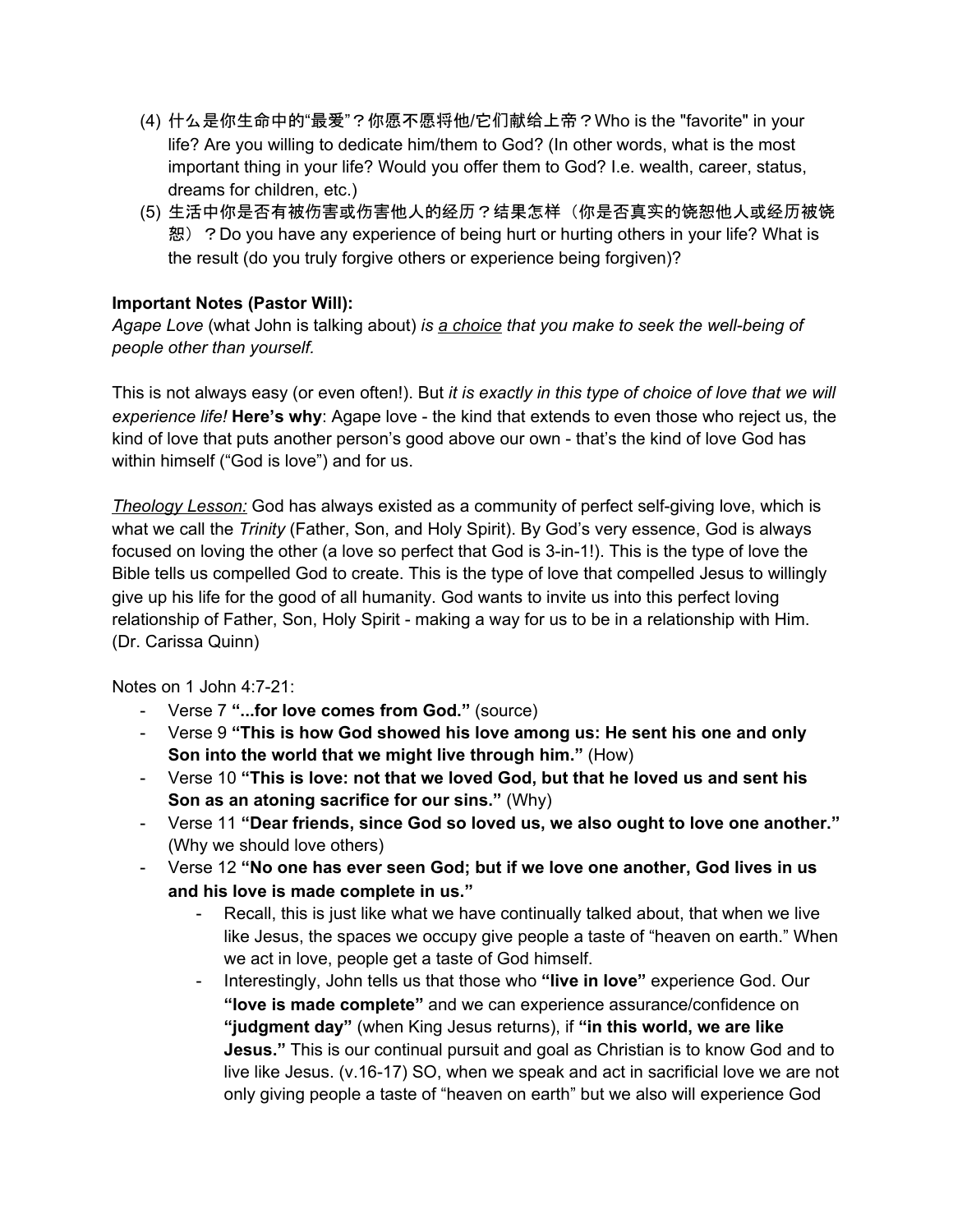and confidence in our walk with Him. **"Perfect (or complete) love drives out fear…"** A loving relationship (with both God and others) isn't characterized by fear but confidence and assurance. (Note: this is different than the word translated fear elsewhere in the Bible, like **"Fear God and keep his commandments."** This "fear" is better understood as "reverence" or viewing God as "awesome.")

More often than not, choosing to act in agape love is incredibly difficult or even painful to do. A worthwhile question for us to reflect on is, "What are some practices we can do to help us choose love when it is difficult?"

- We learn in 1 John that there is a direct connection between our experience of God's love and our love for others. When it is incredibly difficult to love; when doing what's best for another person is painful, or when we are having a hard time feeling love for a person - o**ur starting point can be to meditate and reflect on the depths of God's love for all humanity, for us.** That the God of the Universe wanted to create us so that we could experience the depth of love that exists in Himself. That this all-powerful God who needed nothing in himself loved us so much that he became a powerless, vulnerable human and suffered and died so we could be united to God and participate in His love. (How AMAZING!)
- We see throughout 1 John that the key to "loving" and "living like Jesus" is the empowerment of the Holy Spirit. John constantly reminds us that God **"has given us of his Spirit."** With this in mind, we can literally ask the Holy Spirit for help to love in a difficult situation.

#### **Sermon Summary (Elder Yin):**

在基督里彼此相爱 田传道2/28/21

"亲爱的 弟兄 啊,我们应当彼此相爱,因为爱是从《神来的。凡有爱心的,都是由《神而生,并 且认识 神。 没有爱心的,就不认识 神,因为 神就是爱。 神差他独生子到世间来,使我们借 着他得生, 神爱我们的心在此就显明了。 不是我们爱 神,乃是 神爱我们,差他的儿子为我 们的罪作了挽回祭,这就是爱了。 亲爱的 弟兄 啊, 神既是这样爱我们,我们也当彼此相爱。 从来没有人见过 神,我们若彼此相爱, 神就住在我们里面,爱他的心在我们里面得以完全 了。 神将他的灵赐给我们,从此就知道我们是住在他里面,他也住在我们里面。 父差子作世人的 救主;这是我们所看见且作见证的。 凡认耶稣为 神儿子的, 神就住在他里面,他也住在 神 里面。 神爱我们的心,我们也知道也信。 神就是爱;住在爱里面的,就是住在 神里面, 神也 住在他里面。这样,爱在我们里面得以完全,我们就可以在审判的日子坦然无惧。因为他如何, 我们在这世上也如何。 爱里没有惧怕;爱既完全,就把惧怕除去。因为惧怕里含着刑罚,惧怕的 人在爱里未得完全。 我们爱,因为《神先爱我们。 人若说「我爱》神」,却恨他的弟兄,就是说 谎话的;不爱他所看见的弟兄,就不能爱没有看见的 神 。 爱 神的,也当爱弟兄,这是我们从 神所受的命令。"

约翰一书 4:7-21

一,时代背景,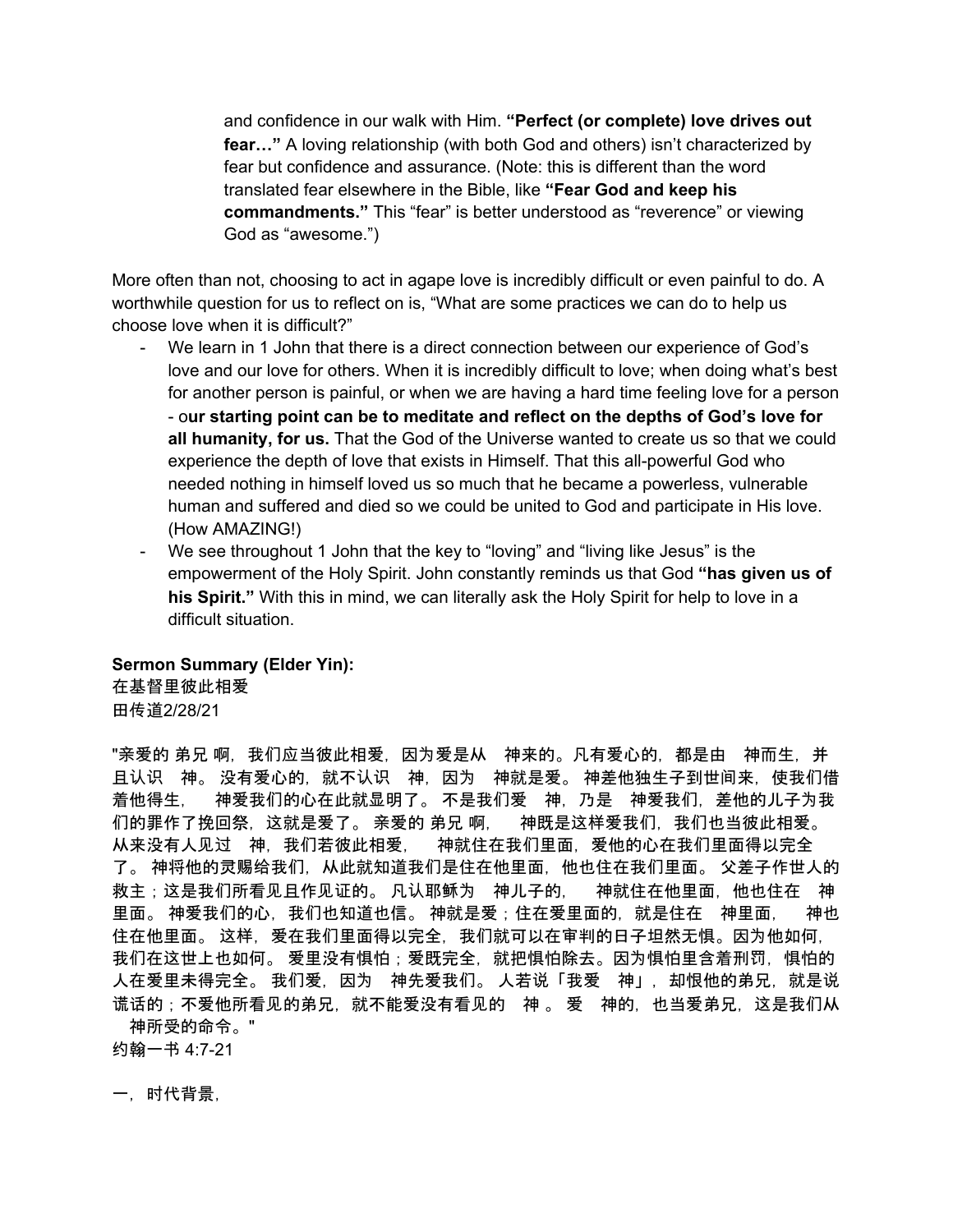约翰,在拨摩岛后,在小亚细亚牧会直到死,约翰看见内部教会问题,虽外界动乱逐渐平静,但 教会内部信仰变化,诺斯底主义的影响,反对基督道成肉身的人。约翰再次提醒大家:"论到从起 初原有的生命之道,就是我们所听见、所看见、亲眼看过、亲手摸过的。"约翰一书 1:1, 生命之 道是他亲眼见过的。鼓励弟兄姐妹不要被若斯低主义影响, 说耶稣不是道成肉身的。让基督徒**不** 要失去爱神和爱人的激情,"凡有世上财物的,看见弟兄穷乏,却塞住怜恤的心,爱 神的心怎能 存在他里面呢?"约翰一书 3:17 。知有需要但不帮弟兄的是不爱神的。

二,理解爱的真实含义

"亲爱的 弟兄 啊,我们应当彼此相爱,因为爱是从《神来的。凡有爱心的,都是由《神而生,并 且认识 神。 没有爱心的,就不认识 神,因为 神就是爱。 神差他独生子到世间来,使我们借 着他得生, 神爱我们的心在此就显明了。 不是我们爱 神,乃是 神爱我们,差他的儿子为我 们的罪作了挽回祭,这就是爱了。"

约翰一书 4:7-10

现代人类进入自我优先的模式,把神的爱变成自我中心的爱,神的爱是围绕着我们来转。成功神 学就是典型的。好像神爱我,我一定会成功,上帝会给我所需的,不是神中心。圣经中的爱不是 神给我们所要的,圣经爱是按神的旨意。我们以前常听到的"没有无缘无故的爱或恨"(黑格 尔)。这已经似乎在世上成为罗辑。但神的爱不是世上的人说的爱,有人会觉得不现实的,但其 实我们在神里面是完全且可能的。神的爱超过人的理解,爱不可爰的。有时神的爱我们不易理 解。十字架上的爰不仅是神的爱的表现,而且也在从中显出我们的罪。在此神的爰帮助我认识我 们的罪,爱是愿意为我们付出代价,神爱不是溺爱,是要改变我们生活方式,从罪中救我们出 来。带人进入真理,爱中有鼓励或也会有指责。

三,彼此相爱

1,爱神,申6:4-5,双轨制爱,爱神很重要,不是爱人就可以了。爱人是爱神的一部分,但爱神 是另一部分。爱神是当身体当做活祭。全人摆上。身体,感情。

北京和吉敏恋爱见证,等吉敏90分钟,身心摆上。爱神是身心向神有信心,愿和神化时间,建立 关系。

A,愿意回应上帝的呼召。被呼召时你愿不愿意接受。献给上帝成为活祭。

B, 将我们的最爰献于神, 我们的儿女, 我们心目中给儿子的定位, 有没有牧师在定位中。或者 去基督教大学还是不信神的名校?现在统计数子看到年轻人去教会很少。基督徒父母应该鼓励儿 女们进入神职,将儿女献给神。所有职业都是改善当下,现今人的处境,唯有牧师的职位,不仅 是改善当下,而更是是为了将来,有一天与神同在住。

2,爱人,

A,彼此帮助,我们是神的手脚,在我们教会有很多爱人的例子。说容易,做不容易,当人见我 们彼此相爱,他们愿意来到主面前。付出的代价是值得的。

B. 彼此接纳和饶恕, 只有身旁的人, 親朋好友, 弟兄姐妹在相处中, 容易伤害我们, 饶恕彼此 极其重要。当然这是易说不易做。但当基督改变我们的生命,我们可靠神而做。 爱城的故事。被杀安妮的哥所说的话。完全的爱只能神里面能找到。

四,结语

世上的爱有限,随时间改变,在基督里的爱长存。饶恕是必须,是神的命令也是我们向神的爱的 反应,应该活出神的爱,荣耀神。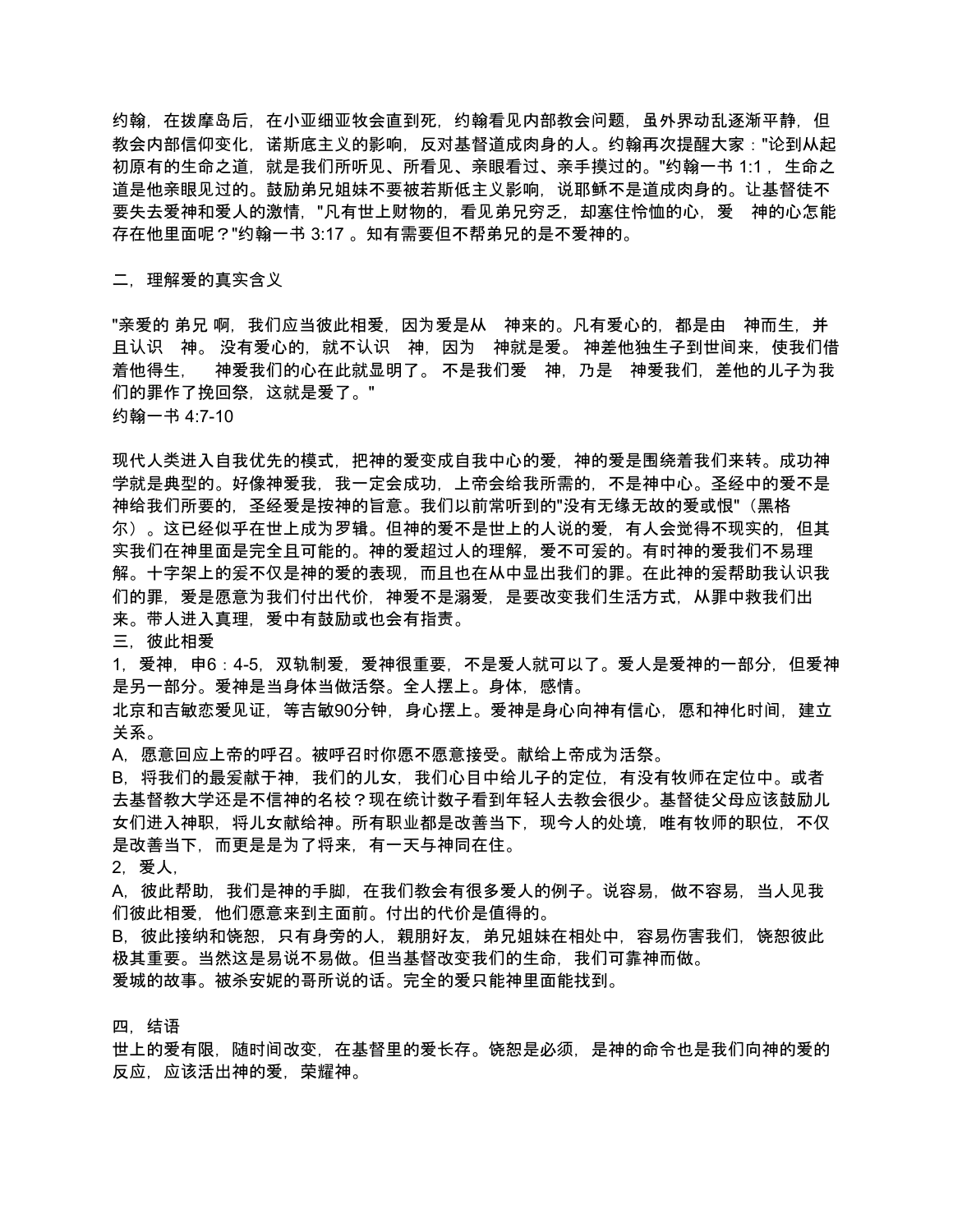Love each other in Christ

Peter Tian

Open with psalms 100, praise the Lord

1John 4:7-21

In Christ, we have new identity, Royal priesthood, in Christ we are one family, in victory in Christ, today's topic is to love each other in Christ.

The background of 1 John, written at 90AD by apostle John. After the island of Patmos, john pastored church in Asia Minor till his death. He saw the criss of change in church's faith and life—did not acknowledge Christ's incarnation, the reasons were the material world was evil, therefore the holy God would not enter human body. John here emphasized that they had touched Jesus's flesh. They also deviated the way of Jesus in their behavior—they lost the first love for the Lord and people. John emphasized God is love. Love shows in actions &truth not just talking.

1. The source of love is God

The meaning of love: we should love each other because God is Love, love overflows from the source

Since the fall of Adam, people live in self-centered life. The inherited pattern. If god loves me, he should answer my prayers, god serves me. So God's love is for my success and fortune. 1john 4:7-10

The way god loves us is according to his own design.

In the real life, when someone treats me well, he must have purpose. Human being's love is conditional.

God loves even sinners, those against Him, just as He prayed on the cross "Father forgives them for they don't know what they are doing."

He loves not because we are lovable.

The cross shows His Love as well as our sins. God's love helps us to know our sins, guides us to repentance. Not to spoil us, but solve our problems and change us to live in His way. True love doesn't tolerate evil.

2. The practice of love--love one another

A. Love God

Between God and man, we need to respond to His love. Not social gospel

Love God with all your heart, all your mind, all your strength

Deut 6:4-5

Offering our bodies as living sacrifices to God

Romans 12:1

Not like the OT time burnt on the altar, Not really! It's LIVING sacrifice, not dead

When Betty and I became boyfriend and girlfriend, one day pastor Peter was worried, went to crossroad to wait for Betty to return for 1.5h.

The action followed the heart.

Faith in God, willing to spend time with God.

Respond to God's calling

Offering "the one" we love most to God, dedicate our loved ones, our children to Him.